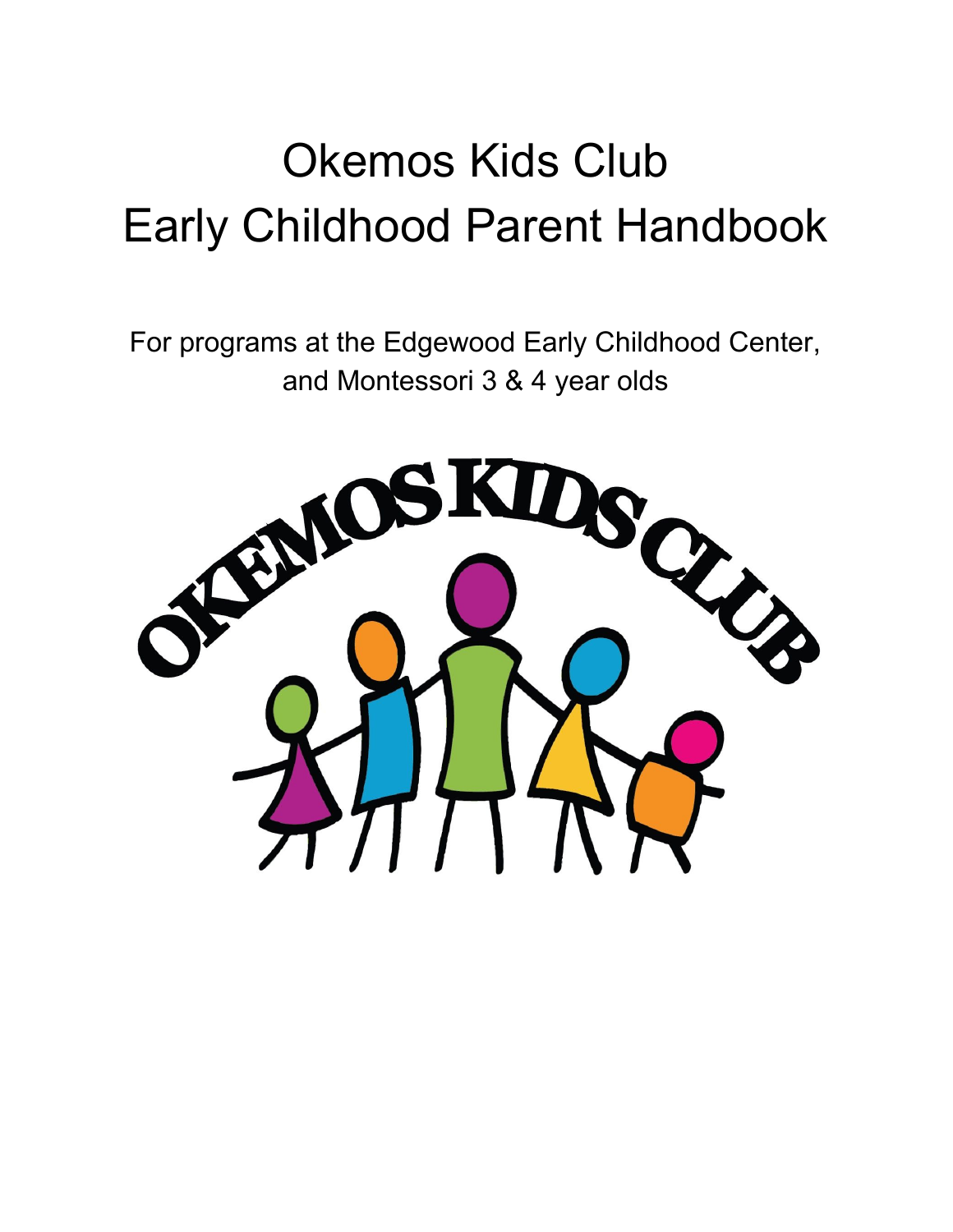## Table of Contents

| <b>PROGRAM OBJECTIVES</b>                                            | 3        |
|----------------------------------------------------------------------|----------|
| <b>ENROLLMENT POLICY</b>                                             | 3        |
| <b>REGISTRATION</b>                                                  | 4        |
| <b>TUITION AND FEES</b>                                              | 4        |
| <b>MONTESSORI ENRICHMENT</b>                                         | 6        |
| <b>PRESCHOOL TUITION</b>                                             | 7        |
| <b>STAFF</b>                                                         | 7        |
| <b>HOURS AND HOLIDAYS</b>                                            | 8        |
| <b>SAFETY POLICIES</b>                                               | 8        |
| <b>CUSTODY SITUATIONS</b>                                            | 9        |
| <b>CHILD PROTECTION LAW</b>                                          | 9        |
| <b>STAFF/PARENT COMMUNICATIONS</b>                                   | 9        |
| <b>CONFIDENTIALITY</b>                                               | 9        |
| <b>CALENDAR</b>                                                      | 10       |
| <b>DISCIPLINE PROCEDURE</b>                                          | 10       |
| <b>Positive Behavior Intervention and Supports (PBIS)</b>            | 10       |
| <b>Conflict Negotiation Policy</b>                                   | 11       |
| <b>GUIDELINES FOR SICK CHILDREN</b><br><b>MINOR INCIDENT REPORTS</b> | 11<br>12 |
| <b>INJURY/SEVERE ILLNESS</b>                                         | 12       |
| <b>MEDICATION PROCEDURES</b>                                         | 13       |
| <b>OUTDOOR RECESS POLICY</b>                                         | 13       |
| <b>GENERAL INFORMATION</b>                                           | 13       |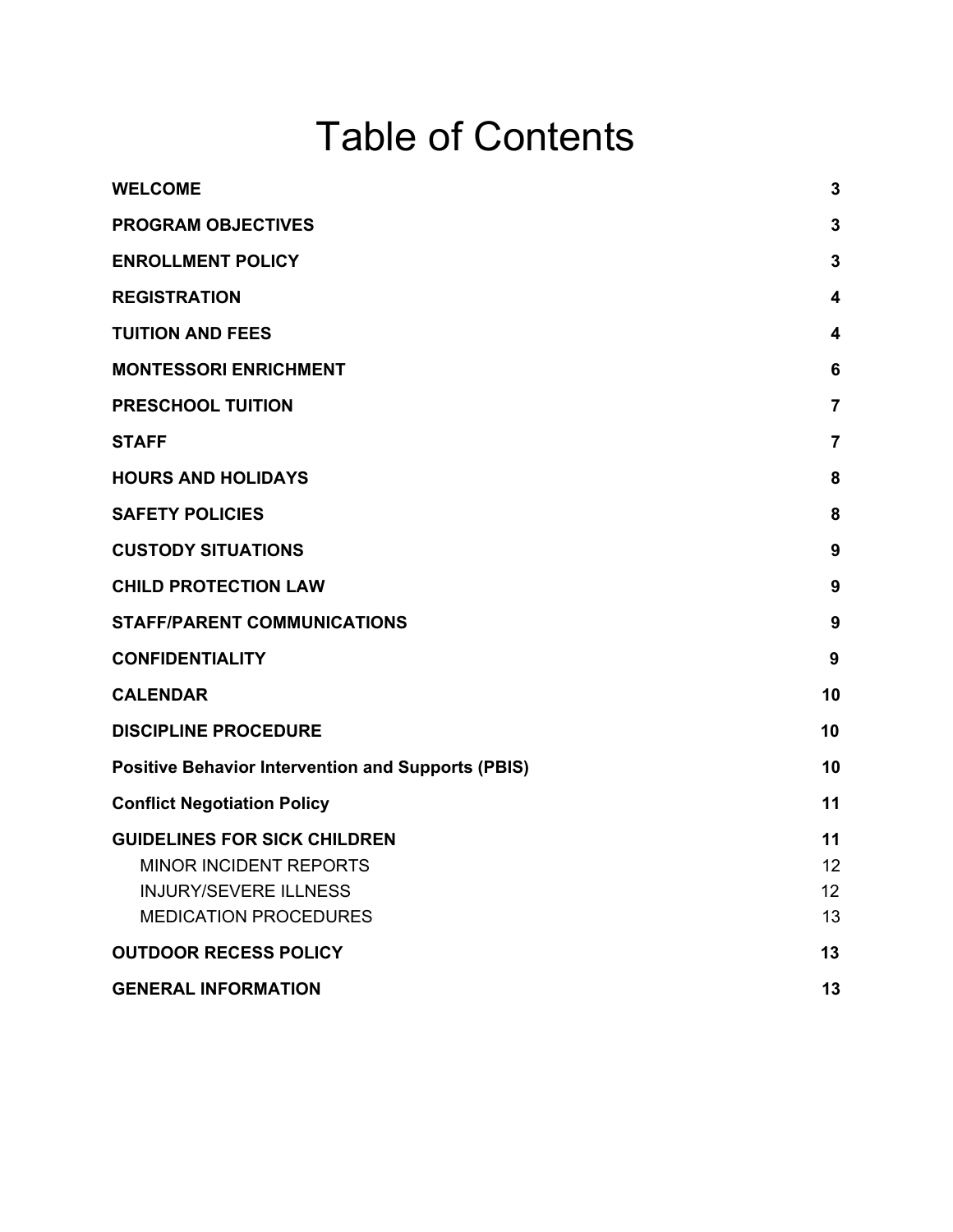## <span id="page-2-0"></span>WELCOME

Welcome to Okemos Kids Club (OKC)! Okemos Kids Club has an excellent reputation for providing outstanding childcare to area families. We have achieved this service orientation because of parental involvement and support of OKC.

The Okemos Kids Club opened in the fall of 1983. The program was created to meet a community need that was identified by parents and school personnel. It was developed and is sponsored by Okemos Community Education in cooperation with school personnel. Current Kids Club programs include: Infant, Toddler, Young and Older Preschool, Great Start Readiness Program, Preschool Discoveries, Montessori Enrichment and PPK Summer Camp along with Elementary and Middle School Before/After school care.

Okemos Kids Club is required by an Okemos School Board directive to be a self-supporting program. It is licensed by the State of Michigan, Department of Licensing & Regulatory Affairs (LARA). There is a licensing notebook that contains inspections, special investigations reports and related corrective action plans available during regular business hours for parents/guardians to view.

This handbook is designed to answer any questions you might have about Edgewood Early Childhood Center, Montessori Enrichment and Pre-Kindergarten Summer Programs. Please refer to it if you need clarification about any of our policies. If we can provide additional information, we invite you to call the Okemos Kids Club office at 517-706-5023.

## <span id="page-2-1"></span>PROGRAM OBJECTIVES

- **●** To provide a safe and nurturing environment for children.
- **●** To plan activities that meet the developmental needs of the "whole" child, social, cultural, emotional, physical, cognitive, and affective.
- **●** To recognize and respect the uniqueness of each child.
- **●** To maintain ongoing communication between Kids Club staff and parents.
- **●** To provide quality child care at a reasonable cost at a convenient location.

Edgewood Early Childhood Center uses Creative Curriculum, which has a project based approach. Creative Curriculum has its own assessment tool referred to as Teaching Strategies Gold, which we use to track and monitor student growth and achievement at every level.

<span id="page-2-2"></span>PPK Summer Program and Montessori Enrichment use a theme based approach.

## ENROLLMENT POLICY

Enrollment in Edgewood Early Childhood Center full-day and PPK Summer Camp is non-discriminatory, based upon space availability, and taken on a "first come, first serve" basis. A lottery system is used to fill open spots in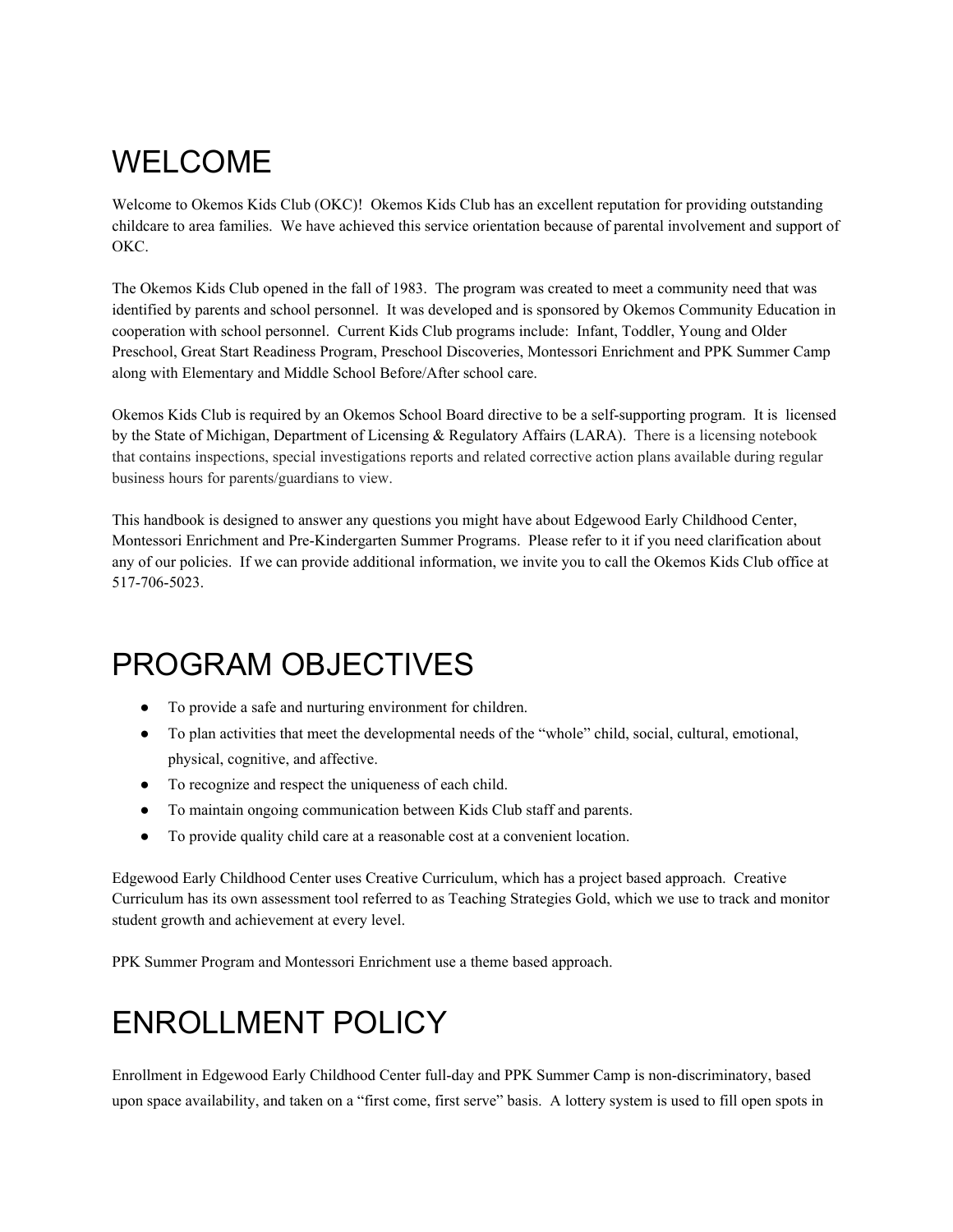the Montessori Enrichment, Preschool Discoveries and Great Start Readiness programs. Families can be placed on a waitlist that is maintained by the Childhood Supervisor or OKC Registrar..

## <span id="page-3-0"></span>REGISTRATION

The following must be completed each year and returned to the Community Education office before a child attends:

- Registration form
- Payment of *non refundable* registration fee
- Emergency/Child Information card (must be complete)
- Immunization Record and Health Form (not PPK Summer)
- Birth Certificate for children 3 years old and older
- Snack/lunch policy & photo release form
- Signed contract

Registration materials are available at the Community Education office any time throughout the year, as well as online http://www.okemosk12.net/; Community; Okemos Kids Club.

In order for OKC to continue to be an active partner and provide the best possible care, parents need to inform OKC staff as soon as possible of any medical or family changes that occur during the year.

Schedule changes: A permanent change to a child's schedule must be made in writing to the Community Education office a minimum of five (5) business days prior to the effective date of the change. Schedule changes may be requested via email, or forms can be obtained from the Okemos Kids Club office. Any schedule changes are space permitting. No more than one permanent schedule change is permitted per calendar year.. A \$25.00 schedule change fee is charged for any schedule changes. A permanent schedule change includes altering start date, and/or child's weekly schedule. Okemos Kids Club does not hold a child's prior schedule once a schedule change has been made. OKC will make every effort to fill any available schedules (T, Th; M, W, F; or Full Time), once a spot becomes available.

#### Withdrawal: A two-week written

notice is required when a child permanently withdraws from any OKC program and must be submitted to the Okemos Kids Club office. Parents are responsible for tuition whether or not the child attends during this two-week period. Re-enrollment during the same year, space permitting, will require a new registration form and registration fee.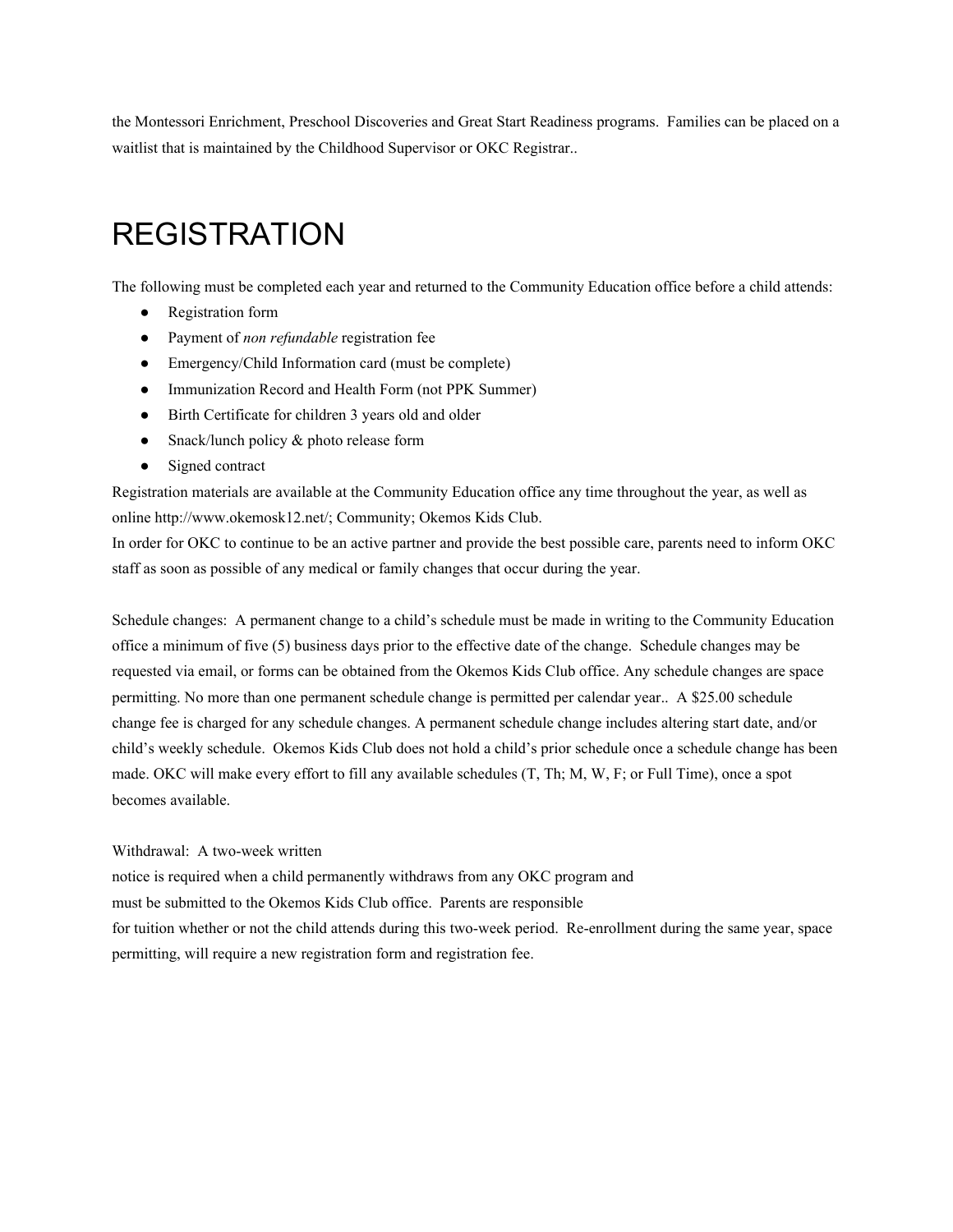## <span id="page-4-0"></span>TUITION AND FEES

#### **Procedures are as follows:**

- **1.** Parents select the type and quantity of childcare needed
- **2.** A computerized bill is mailed/posted to each family by the 10th of every month
- **3.** Advance payment for each month is due by the 25th of the preceding month (example: payment for September is due by August 25th)
- **4.** Parents may add additional days provided space is available (with permission of the director only)

All fees charged are based on enrollment, not attendance. Parents are charged for the selected schedule regardless of whether the child attends.

**Payment:** Payment for childcare services is due to the Okemos Kids Club office by the 25th of the month preceding care. Parents may make their payments by:

- **●** Auto pay: Call the OKC Registrar or Clerk and set up a monthly auto pay. Your card will automatically be charged the outstanding balance on your account on the 25th of each month. If the 25th falls on a weekend or holiday, it will be run the 1st business day after.
- **●** Online: Visit our billing site [www.daycarework.com](http://www.daycareworksfamily.com/). After obtaining a user ID and password from OKC, credit card payments are accepted.
- **●** Mail: send a check made payable to Okemos Kids Club or credit card number to 1826 Osage Drive, Okemos, MI 48864
- **●** In-person: Payments can be brought into the office during regular business hours or put in the drop slot after hours.

**Returned Check:** If a check is returned from the bank, due to insufficient funds or another situation, a \$30.00 fee will be assessed. It is the responsibility of the parent/guardian to bring the amount of the check plus the fee in cash or money order to the Okemos Kids Club office within a week of notification. If a second check is returned due to NSF, it can no longer be accepted from the family.

**Late Payments:** Payments received after the due date of the 25th of the month, will be considered late. The account will be assessed a \$25.00 late fee each time this occurs. If full payment is not received by the last day of the month preceding care your child/children will be dropped from the program. Balances that are 30 days past due will be sent to collections and reported to credit bureau.

**Early Drop Off/Late Pick Up Fee:** It is understood that a child arriving at the center before the designated starting time will be considered an early drop off and therefore, the family will be charged a fee and the charge will be noted towards the the maximum allowance of Early/Late Occurrences. This is also true for children being picked up after 6:00 pm on regular days and 5:00 pm on Snow Days. For every minute early/late, there will be a charge of \$1.00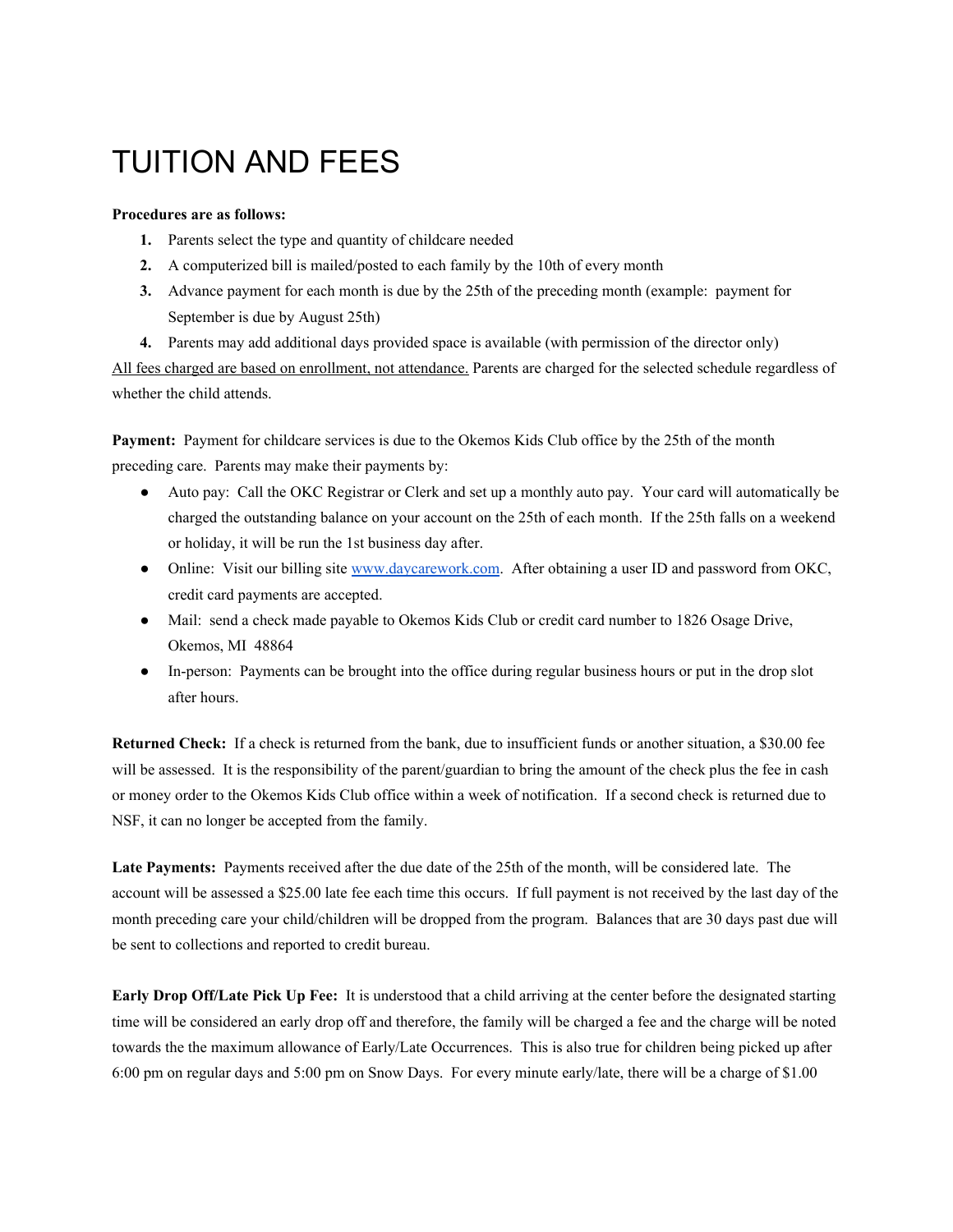per minute per child. On the 5th occurrence, the rate will be \$5.00/minute per child. After ten occurrences, OKC reserves the right to withhold childcare services.

**Absence Policy:** Fees are based on enrollment, not attendance. Therefore, parents are responsible for contracted fees even if their child is not in attendance. When enrolling a child and signing up for specific days and times, the parent is reserving the time, space and provisions for the child regardless of attendance.

If a child will not be attending childcare because of an illness or other reason, please notify the childcare staff by *telephone.*

### <span id="page-5-0"></span>MONTESSORI ENRICHMENT

**Montessori Enrichment Tuition:** Tuition is calculated based on a daily rate, billed monthly, and is dependent on the selected schedule.

**Regular Schedule-Before Care, Enrichment, and After Care:** This option is best if your schedule does not change. This schedule requires a minimum of two days per week, per program. There are only two (2) permanent schedule changes per school year. More than two (2) schedule changes will incur a \$25.00 fee per change. We require five (5) business days processing time for starting a program and any schedule changes. Trading or switching days is not allowed. Adding days in before care or after care is permitted at the Director's discretion using a punch card or added day fee. (Added day fee is charged when less than twenty-four hours' notice is given or no punch card has been purchased.)

**Flex Schedule:** FOR BEFORE AND AFTER CARE ONLY. This option is best for those schedules that change monthly but you have knowledge of your schedule at least a month in advance. This schedule requires a minimum of eight (8) days within a month per program needed. Calendars are sent on or around the 25th of the month and are due on the 5th of the month preceding care. Calendars received after the 5th will incur a \$15.00 late fee. Trading, switching, or canceling of days is not allowed once the calendar is submitted. Adding days is allowed at the Director's discretion using a punch card or added day fee. Payment is due on the 25th of the month preceding care.

**Punch Card:** FOR BEFORE AND AFTER CARE ONLY. This option is best if you only need occasional care and your schedule is unknown month to month. Punch cards are sold in 1-10 use cards and must be purchased from OKC. You must contact the Director at least twenty-four hours in advance to make sure there is adequate staffing and supplies available for your child to safely attend. Payment is due upon purchase, see punch card rules and regulations for complete information.

**Supersaver:** This option is best if you need every before care, after care and every Enrichment for the entire school year. This program is a full school year commitment. Full days off from school, Winter Break and Spring Break are not included. It requires nine (9) equal payments from August through April.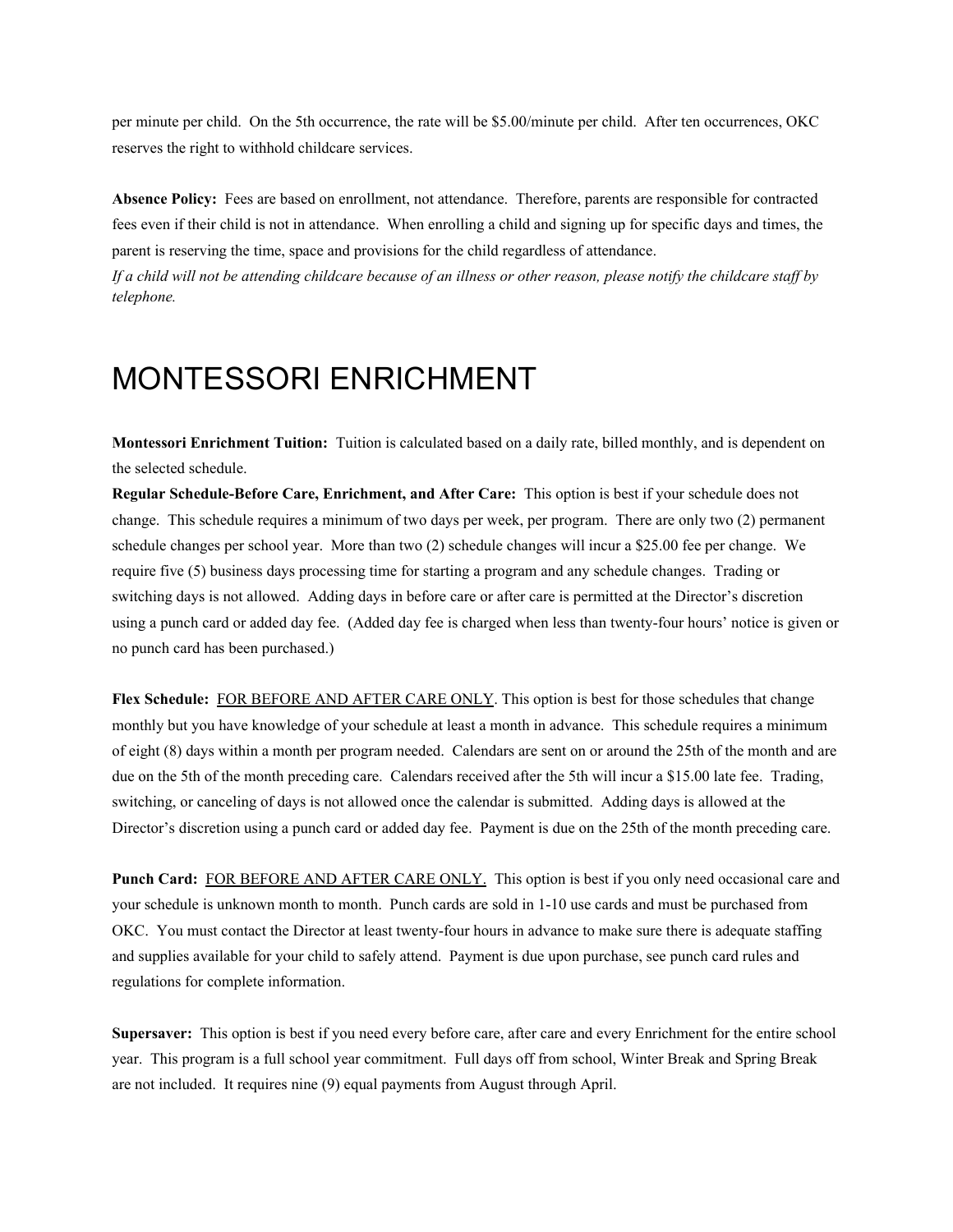**Full Days:** OKC provides childcare to school-age students *currently enrolled* in OKC for in-service and conference days. These days are in addition to the regular schedule. A separate registration form for upcoming month's half/full days will be enclosed with the mailed monthly statement.

Payment must be included for these days and remitted with the regular monthly payment. Registration forms for full days of care will be accepted late with an additional \$10.00 fee within the stated deadline and space permitted. *Once scheduled, there is no credit or refund for a change or absence.* Full daycare is held at Edgewood from 7:15 am-6:00 pm..

**Snow Days:** Snow days, are held at Edgewood from 9:00 am-5:00 pm and you must be in an OKC program and be pre-registered to attend. Once your child is registered we will staff for them to attend and therefore, you will be billed whether your child attends or not. If a snow emergency is declared or unsafe building conditions are determined, then the school messenger phone call you receive will let you know that all childcare is closed.

**Winter/Spring/Summer Breaks**: Additional childcare is available for registered school age students during extended school breaks. Breaks are not included in the regular schedule and must be contracted for separately. Registration and prepayment are required for each break. Registration forms will be made available at the childcare site and the Okemos Kids club office. Late registration will be accepted with an additional \$10.00 late fee, see registration form for late registration deadlines. There are no credits or refunds for a change or absence during the breaks. All school age break days are held at the Edgewood Early Childhood Center from 7:15 am-6:00 pm.

### <span id="page-6-0"></span>PRESCHOOL TUITION

*Full-day preschool* tuition for the year-round programs is based upon a monthly fee, which will be prorated if enrollment or withdrawal occurs on a day other than the first of the month. When a transition from one program to another occurs during the month, the tuition will also be adjusted, effective the date of change. *Half-day preschool* tuition is an annual fee divided into nine (9) equal monthly payments.

**Receipts and Tax Deductions:** OKC payments may be tax deductible. Check stubs and monthly statements may be used as receipts. However, OKC provides tax statements each January for the previous year to parents with children enrolled in the program.

## <span id="page-6-1"></span>**STAFF**

Okemos Kids Club is under the direction of the Community Education Coordinator. Day-to-day operations are the responsibility of site Directors trained in child development or related fields, and are CPR/Basic First Aid trained. The staff consists of qualified caregivers skilled in assessing children's developmental needs and are resourceful in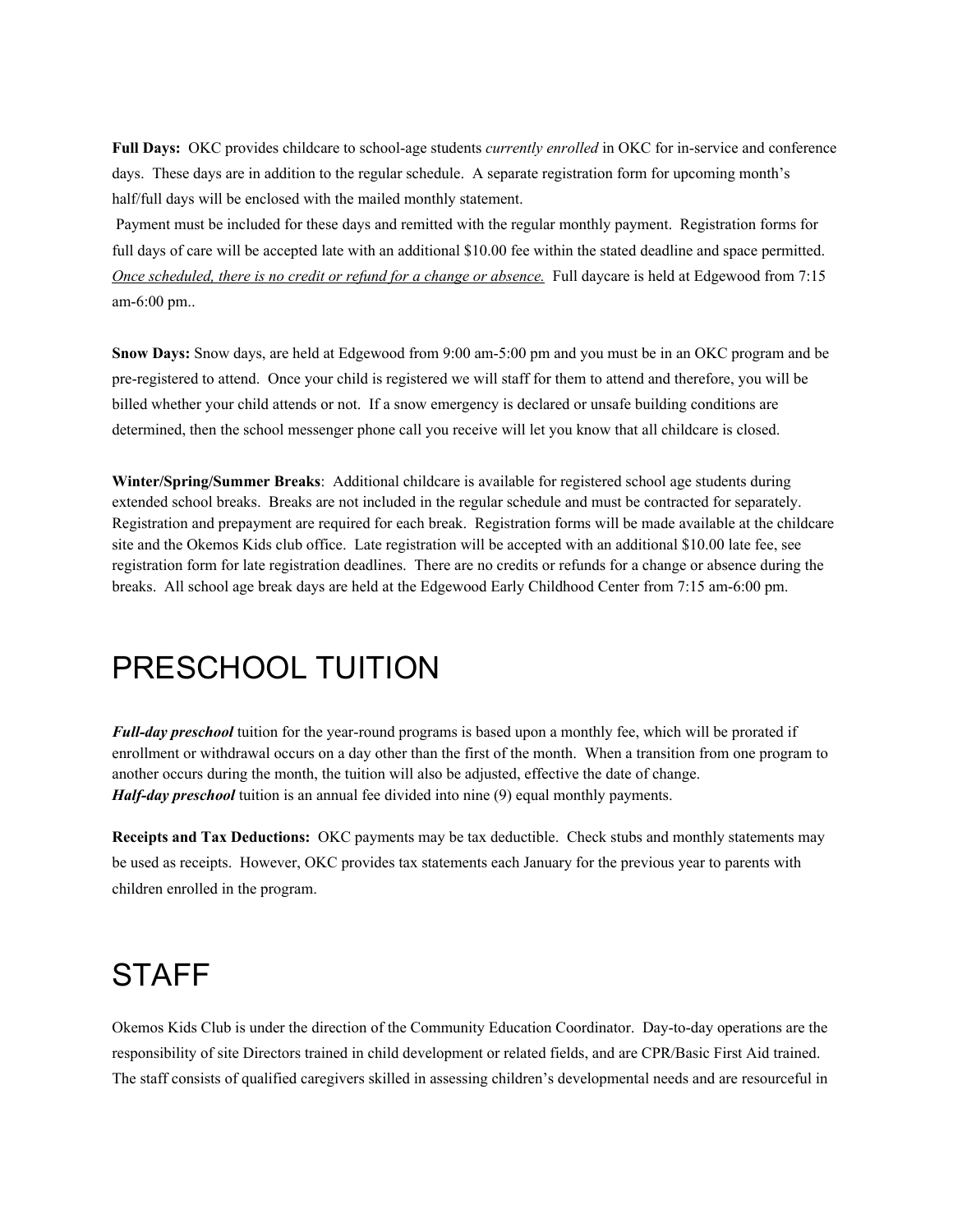providing stimulating experiences. Staff at Edgewood Early Childhood Center are required to complete 24 professional development hours each year and Montessori staff are required to complete 16 hours.

#### **Staff Ratios:**

|                              | OKC                   | <b>State Requirement</b> |
|------------------------------|-----------------------|--------------------------|
| Infant                       | 1 adult to 3 children | 1 adult to 4 children    |
| Toddler 1's                  | 1 adult to 4 children | 1 adult to 4 children    |
| Toddler 2's                  | 1 adult to 4 children | 1 adult to 4 children    |
| Young Preschool              | 1 adult to 8 children | 1 adult to 10 children   |
| Older Preschool              | 1 adult to 8 children | 1 adult to 12 children   |
| Preschool Discoveries        | 1 adult to 8 children | 1 adult to 10 children   |
| <b>Great Start Readiness</b> | 1 adult to 8 children | 1 adult to 12 children   |
| Montessori Enrichment        | 1 adult to 8 children | 1 adult to 10 children   |
|                              |                       |                          |

**\*\*OKC works hard to maintain ratios but reserves the right to use state guidelines\*\***

### <span id="page-7-0"></span>HOURS AND HOLIDAYS

Edgewood Early Childhood Center program operating hours are 7:15 am-6:00 pm. The site will be closed on the following days:

Friday before Labor Day & Labor Day Thanksgiving and the Friday following Thanksgiving Christmas Eve, Christmas Day & December 26th New Year's Eve, New Year's Day Martin Luther King Day President's Day Memorial Day Pre-summer "Changeover Week" (varies with yearly school calendar, mid-June); closed to Montessori Enrichment and all school aged programs Fourth of July Post-summer "Changeover Week" (varies with yearly school calendar, mid-August)

### <span id="page-7-1"></span>SAFETY POLICIES

#### **Attendance**

Parents or a guardian over the age of eighteen (18) are required to accompany their child into and leaving Edgewood each day.

Children will only be released to parents or persons listed on the emergency card. A written statement of parental consent is required to alter standard pick up arrangements. When necessary, a director may be able to allow a change in this procedure by accepting a phone call from a parent. Child care staff may ask for photo identification of a person unknown to staff when picking up a child.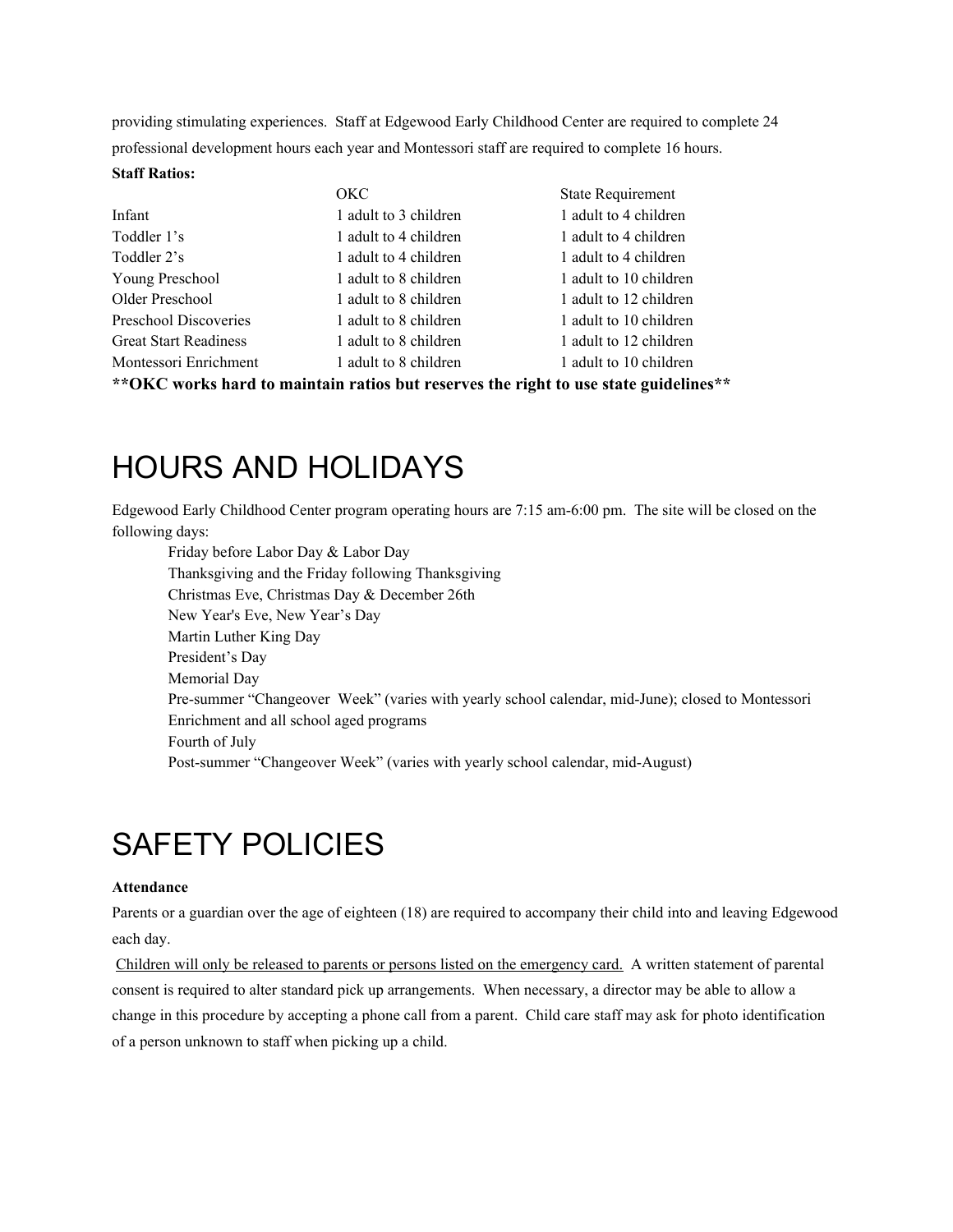In classrooms using Tadpoles, a name to face program, parents are asked to move their child into and out of the classroom using the classroom ipads.

Great Start Readiness and Preschool Discoveries will sign children in and out through tadpoles during carline. For children to participate in carline, the automobile must have properly installed, age/weight appropriate car seats installed.

## <span id="page-8-0"></span>CUSTODY SITUATIONS

The custodial parent/guardian must be the person to fill out the registration and emergency information. In cases where the non-custodial parent is not allowed to have contact with the child, OKC will need a copy of the divorce decree or restraining order. Kids Club must be notified of any changes in custody arrangements in writing. Parents or guardians who enroll their children will be responsible for the payments unless previous arrangements have been made with the Okemos Kids Club administrative staff. The custodial parent will be notified in all cases requiring parental contact.

### <span id="page-8-1"></span>CHILD PROTECTION LAW

The Child Protection Law of Michigan mandates OKC to report to Child Protective Services any "suspected case of abuse, neglect, child sexual abuse or sexual exploitation." It is the decision of Child Protective Services whether to begin an investigation. Please contact the Okemos Kids Club office at Community Education if there are any questions.

## <span id="page-8-2"></span>STAFF/PARENT COMMUNICATIONS

Parent Information: Each program has a specific place for information such as newsletter, injury reports, notes, and other important information relating to the program and students that is seen through Tadpoles. It is important to check this location daily. This will keep you updated on upcoming in-service days, field trips, daily plans, and snack menus. Also posted will be staff names, pictures and work schedules in the classrooms. In an effort to communicate more effectively with parents, Directors will utilize email with those parents who provide an email address for this purpose.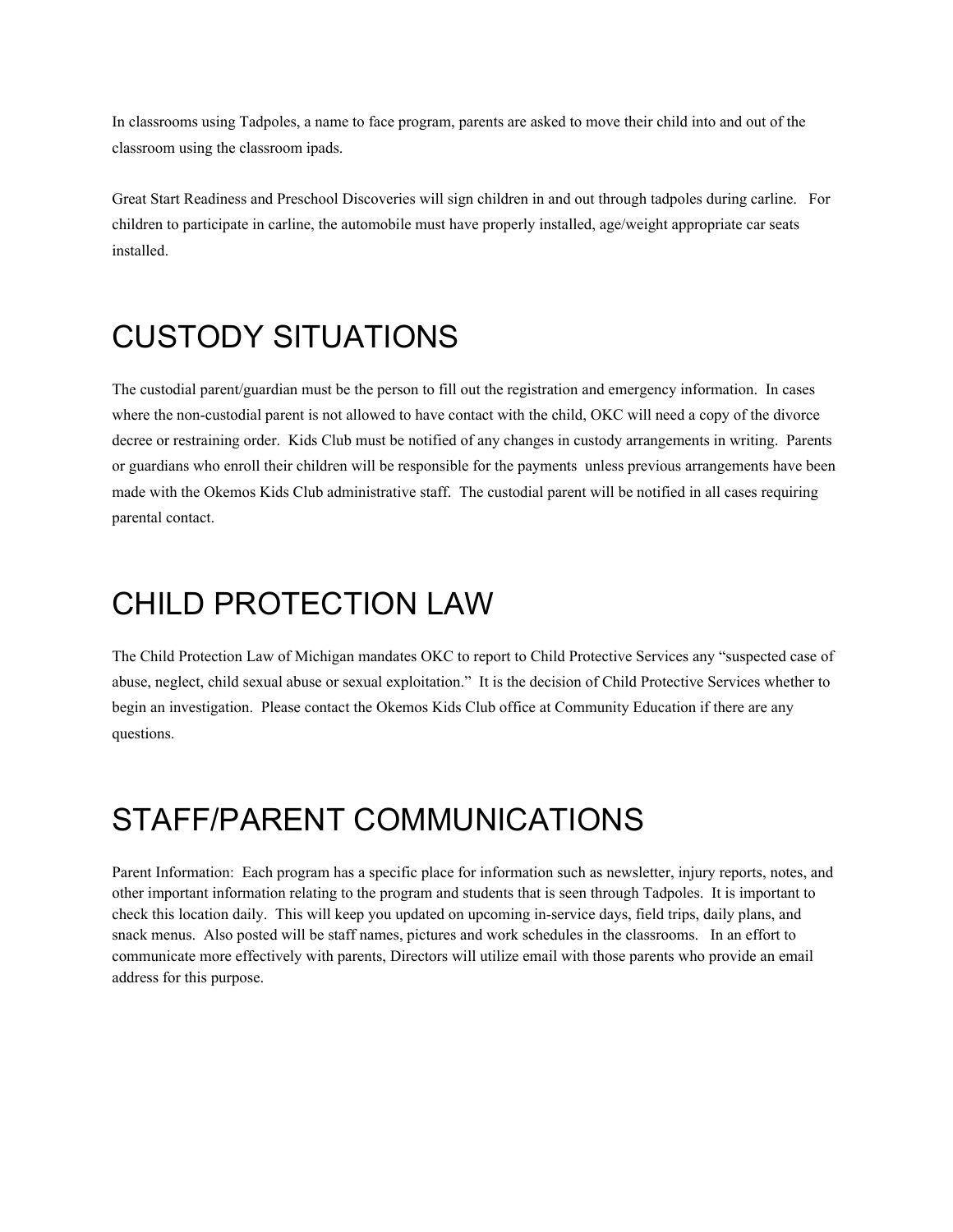## <span id="page-9-0"></span>CONFIDENTIALITY

The Okemos Kids Club staff respect the privacy of children, families, and colleagues. All information and documentation necessary for enrollment will be shared with lead teacher and registrar. Maintaining confidentiality also includes refraining from sharing any information regarding a child, including but not limited to all child/family information, records, private conversations with a parent, or developmental information. The Lead teacher may discuss confidential information with other OKC staff as needed to fulfill their job responsibilities. Employees should never discuss confidential information with anyone other than employees of OKC. Confidential information should not be removed by any employee unless approved by the site or Child Care Coordinator.

## <span id="page-9-1"></span>CALENDAR

The Okemos Kids Club calendar is available online or in the lobby at Edgewood.

## <span id="page-9-2"></span>DISCIPLINE PROCEDURE

School-wide Expectations: The Edgewood Early Childhood building uses a set of three school rules to help students be successful during all parts of their day. The rules are designed to be simple, easy to remember, and are taught to the students in developmentally appropriate ways. The rules are intended to help guide students' behavior and are important for the overall well being of students and staff. The three rules are:

### **Be Safe Be Kind Be Helpful**

**Discipline Policy:** The purpose of our discipline policy is to encourage the development of appropriate social-emotional skills to help build confidence and to help students become productive members of society. All students participating in any of the preschool classrooms, including infants through PPK, will be treated with respect and understanding. Okemos Kids Club uses a positive version of discipline that can be used in whole group settings, small groups, and on an individual basis.

Children will work on the following school-wide goals:

- **●** Manage their feelings in an age-appropriate way
- **●** Respect school rules
- **●** Interact positively with peers in small and large groups
- **●** Establish and maintain friendships
- **●** Balance their personal needs and wants within the classroom setting
- **●** Solve social disputes as they arise
- **●** Use socially appropriate language and practice conversation skills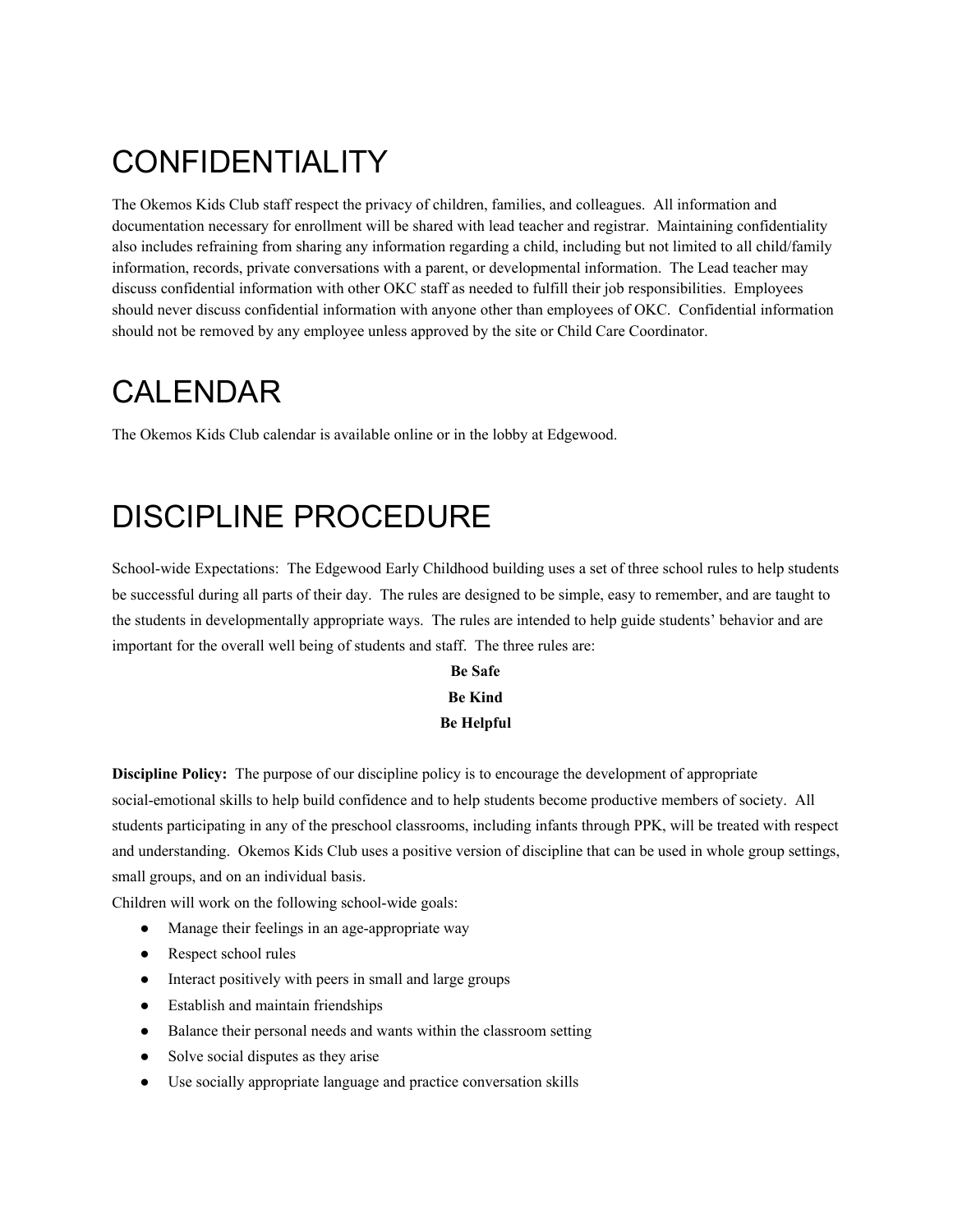**●** Learn to care and respect materials and resources throughout the building

## <span id="page-10-0"></span>Positive Behavior Intervention and Supports (PBIS)

Research has shown that the implementation of punishment, especially when it is used inconsistently and in the absence of other positive strategies, is ineffective. Introducing, modeling, and reinforcing positive social behavior is an important step in a student's educational experience. The purpose of preschool classrooms PBIS is to establish a climate in which positive behavior is the norm.

## <span id="page-10-1"></span>Conflict Negotiation Policy

Conflicts between children over space, materials and for other reasons do occasionally occur. It is considered a natural part of the learning process. It is our goal to teach, model, and develop students who can learn and cooperate in a group setting. Classroom teachers will help students develop the appropriate social and problem solving skills in the following manner:

- **●** Treat conflict situations objectively
- **●** Approach conflicts between students calmly and stop hurtful actions immediately
- **●** Acknowledge student's feelings
- **●** Involve the student in identifying the problem
- **●** Ask the student for solutions and encourage them to solve the problem together
- **●** Make sure to offer follow-up support once the decision has been made
- **●** Parents will be contacted if behaviors continue

Note: A student may be immediately removed from a program if the behavior warrants this severe of a consequence.

## <span id="page-10-2"></span>GUIDELINES FOR SICK CHILDREN

#### PLEASE DO NOT BRING YOUR CHILD TO CHILD CARE WHEN ANY OF THE FOLLOWING OCCUR:

- **●** A temperature 100 degrees or above
- **●** A child has been on antibiotics less than twenty-four (24) hours
- **●** Vomiting (more than once in a twenty-four hour period)
- **●** Diarrhea
- **●** A child has discharge from the eye, with or without redness
- **●** A child has an unidentifiable rash
- **●** A child has head lice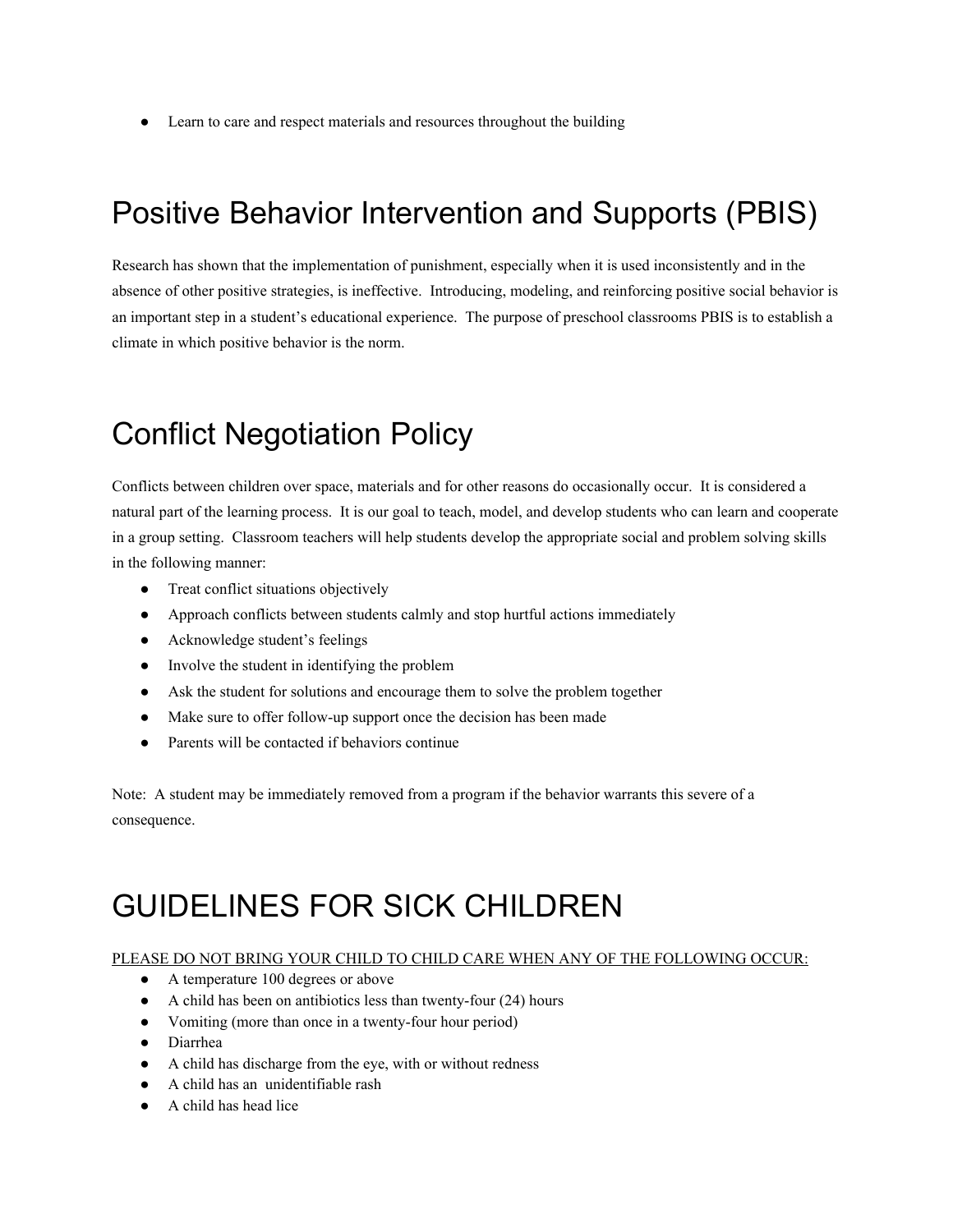A child should not attend if he/she has a communicable disease (i.e. chicken pox, strep throat). For the health and safety of your child and others, communicable diseases must be reported to the classroom teachers so that other parents can be informed that their child may have been exposed and should be attentive to possible symptoms. Parents should call or email and inform the staff of the type of illness their child has so that parents and staff may better observe possible symptoms in other children.

#### **CHILDREN MAY RETURN TO SCHOOL AFTER BEING SICK WHEN:**

- **●** Fever is under 100 degrees for 24 hours without fever reducing medication
- **●** It has been 24 hours since last episode of vomiting and/or diarrhea
- **●** Child has been on antibiotic for 24 hours (when necessary)
- **●** Rash has subsided or physician has determined rash is not contagious (written note required)
- **●** Eyes are no longer discharging, or the condition has been treated for 24 hours
- The child is no longer contagious and is feeling well enough to participate comfortably in usual daily activities (we cannot keep children inside due to illness)
- **•** Twenty-four hours after the hair has been treated for head lice and **ALL** nits have been removed.
- **●** The signs of severe illness (including lethargy, persistent crying, difficulty breathing, wheezing, severe pain, and uncontrolled coughing) have been checked and ruled out (in writing) by a physician

#### **NOTIFICATION OF ILLNESS**

If a child is ill and will not be attending childcare, notify child care staff by telephone at their site. If the staff at the childcare site cannot be reached, please leave a message on the voicemail.

#### **ILLNESS DURING CHILDCARE**

OKC staff will notify parents by phone of symptoms of illness (i.e. headache, fever, vomiting). If parents cannot be reached within a reasonable amount of time, the staff will call the person designated for emergency notification. Parents or their emergency contact will be expected to pick up the child if the director decides the child is too ill to remain at the site.

### <span id="page-11-0"></span>MINOR INCIDENT REPORTS

Any minor injuries that may have occurred, OKC will send a note home and a record will also be kept in the student's file.

**Biting Procedures:** The purpose of a biting policy is to encourage children to find an alternative way to express themselves and allow teachers to have a consistent policy when dealing with a biter. Since biting is a natural part of a child's development, the classrooms have developed a procedure to follow when these situation arise. These procedures are posted in the individual classrooms for viewing.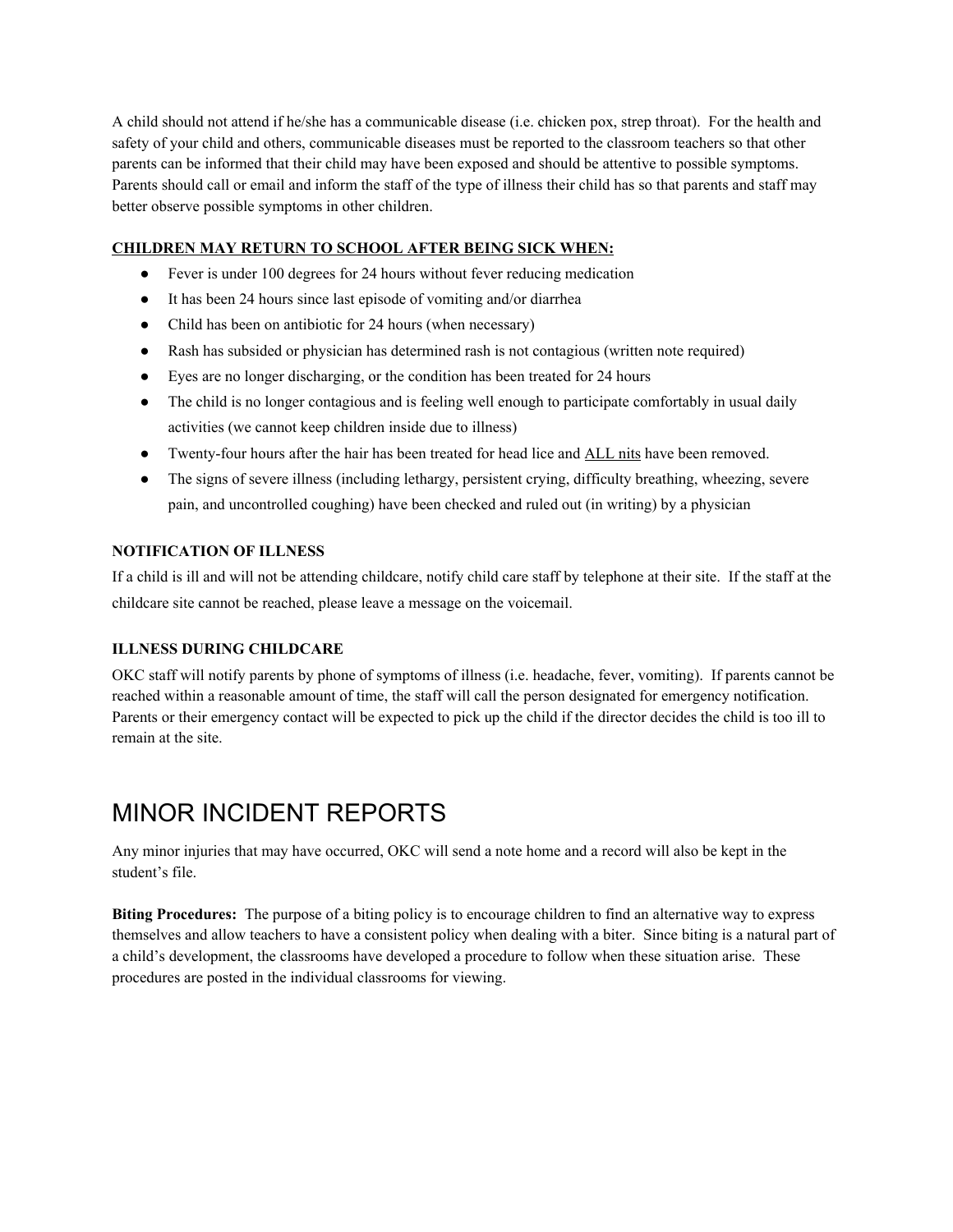### <span id="page-12-0"></span>INJURY/SEVERE ILLNESS

In case of severe accidental injury or illness, the site will make an immediate assessment, administer basic first aid and/or obtain emergency medical treatment in the child's best interest. Once this has been done, parents will be notified about the injury/illness and what steps have been taken. Until the parent or ambulance arrives, the director or supervisor will be in charge and make all decisions concerning care for the child. It must be documented, in writing, if a parent does not want the OKC staff to follow these procedures. A written injury/illness report will be completed for all situations, and the parent will be given a copy. All cuts, scrapes and abrasions will be cleaned with water only and a bandage applied if needed. Medicated creams will not be applied unless supplied by a parent and a medication form has been completed.

Parents will be contacted in the event a child is injured and requires emergency care. If parents are unavailable, persons shown on the emergency card will be notified. In the event none of the above can be reached and it is an extreme situation, the child will be taken to the hospital via ambulance.

### <span id="page-12-1"></span>MEDICATION PROCEDURES

The following procedures will be used when dispensing medication to a child:

- **●** The Department of Licensing & Regulatory Affairs and Okemos School Board Policy requires a physician AND parent to complete a medication form before staff can administer prescription medication of any type
- **●** A written record of dosage and time of day will be kept
- **●** Non-prescription medication, including but not limited to sunscreen, bug spray, diaper creams and Tylenol will be administered only with parents' written approval.
- **●** All medication must be in its original container
- **●** All prescription medication must include the child's name, dosage, and directions for dispensing.
- **●** A designated staff member will administer all medication with an adult witness present

**Allergies:** Parent/Guardians should list all child allergies on the child's emergency card. A list of these allergies will be compiled and posted in a prominent place for all staff members to view.

## <span id="page-12-2"></span>OUTDOOR RECESS POLICY

It is the policy of OKC that if a child is healthy enough to attend our programs, he/she is healthy enough to go outside. We must maintain our adult to child ratio and are not able to accommodate children remaining inside the building while the rest of the group is outside.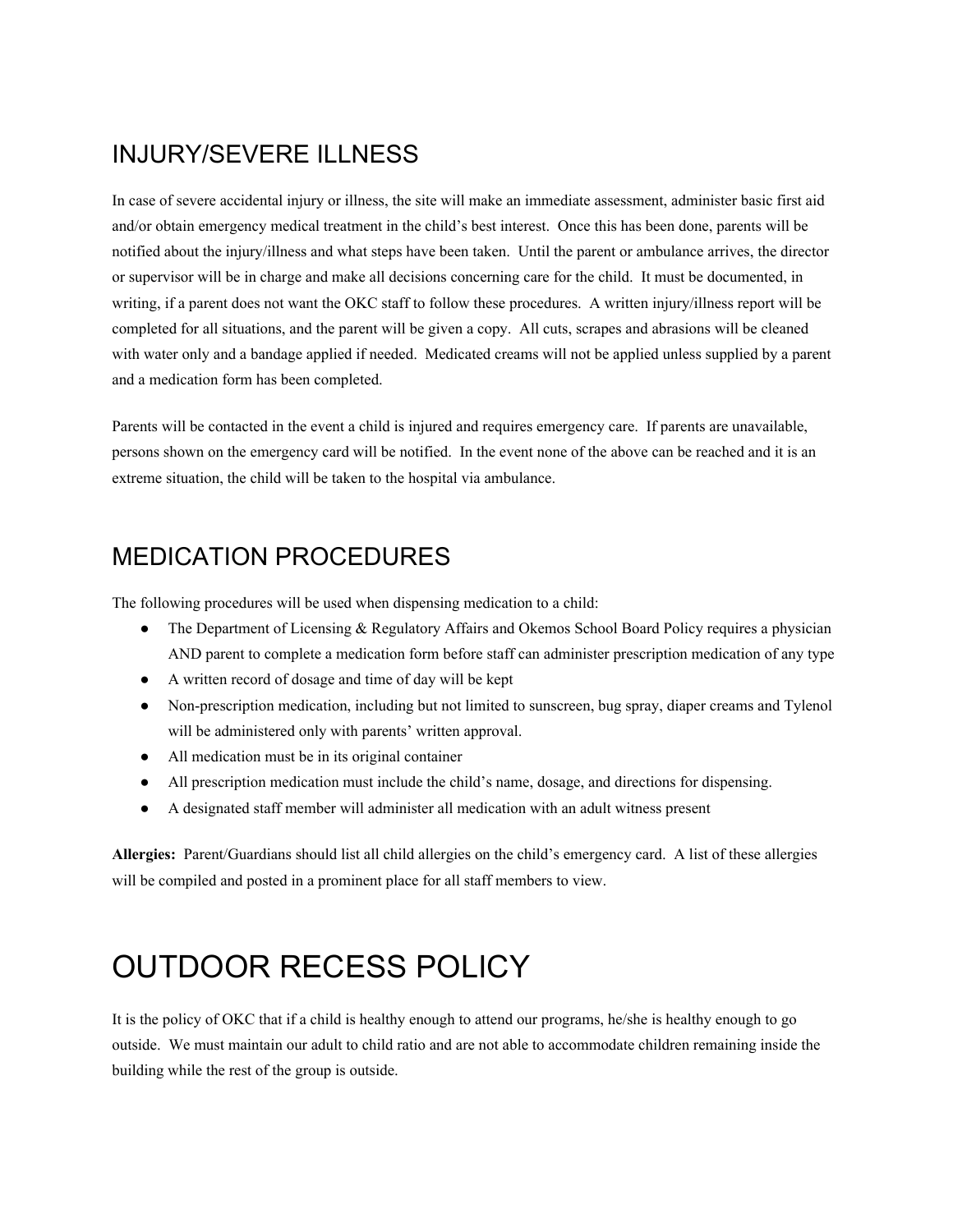Generally, Okemos Kids Club follows school decisions regarding the cancellation of recess. In the instance of inclement weather, children will not participate in outside play.

### <span id="page-13-0"></span>GENERAL INFORMATION

**Inclement Weather Days:** If the Okemos Public Schools are closed due to inclement weather (i.e. snow days) Edgewood Early Childhood Center is open from 9:00 am-5:00 pm. In the event of extreme weather we reserve the right to close the Edgewood Early Childhood Center. There are no refunds for inclement weather days.

**Emergency Closing:** In case of an emergency school closing during the day because of mechanical failure, severe weather or other unforeseen incidents, Kids Club will also close. It is the parent's responsibility to pick up their child in a timely manner, or arrange an alternate plan and promptly notify the site directors. There are no refunds for emergency closings.

**Pesticide Notice:** It is the practice of Okemos Public Schools to use a "NO SPRAY" guideline for the use of pesticides in any area where children or staff is present. In certain emergencies, pesticides may have to be used. *The Michigan Department of Agriculture requires the following notice: Parents and guardians of children* attending school are to be notified by the school administrators of the right to be informed prior to any application *of a pesticide at their school.* If a parent requests a form, they can obtain one from the program director.

**Field Trips:** Information regarding a field trip will be posted and/or sent home prior to the scheduled date of the trip. Please be aware that all children registered for care on the field trip days will be attending the field trip. Due to staffing OKC is not able to accommodate any children staying behind with another group. Okemos Public Schools provides transportation using the district's school buses.

**Personal Belongings:** Children should be dressed appropriately for inside and outside activities. All clothing items should be labeled with your child's name to help avoid mix-ups. Kids Club cannot be responsible for lost items. Please leave valuable items at home. Electronics are not allowed and OKC is not responsible for broken or lost items.

**Snack and Lunch Policy:** Edgewood and PPK Summer receive an A.M. and/or P.M. snack, Montessori Enrichment receive an after care snack. Lunch needs to be provided by parents daily. On Mondays a lunch of pizza, fruits and vegetables is provided to full day childcare children, this does not include children in Montessori Enrichment and Pre-kindergarten Summer Programs. Parents provide all food for infants.

**Volunteers:** Okemos loves to utilize volunteers both in the classroom and during field trips. Please note that all volunteers working with students must complete a background check one week prior to their volunteer date. The background check will be good for one full school year.